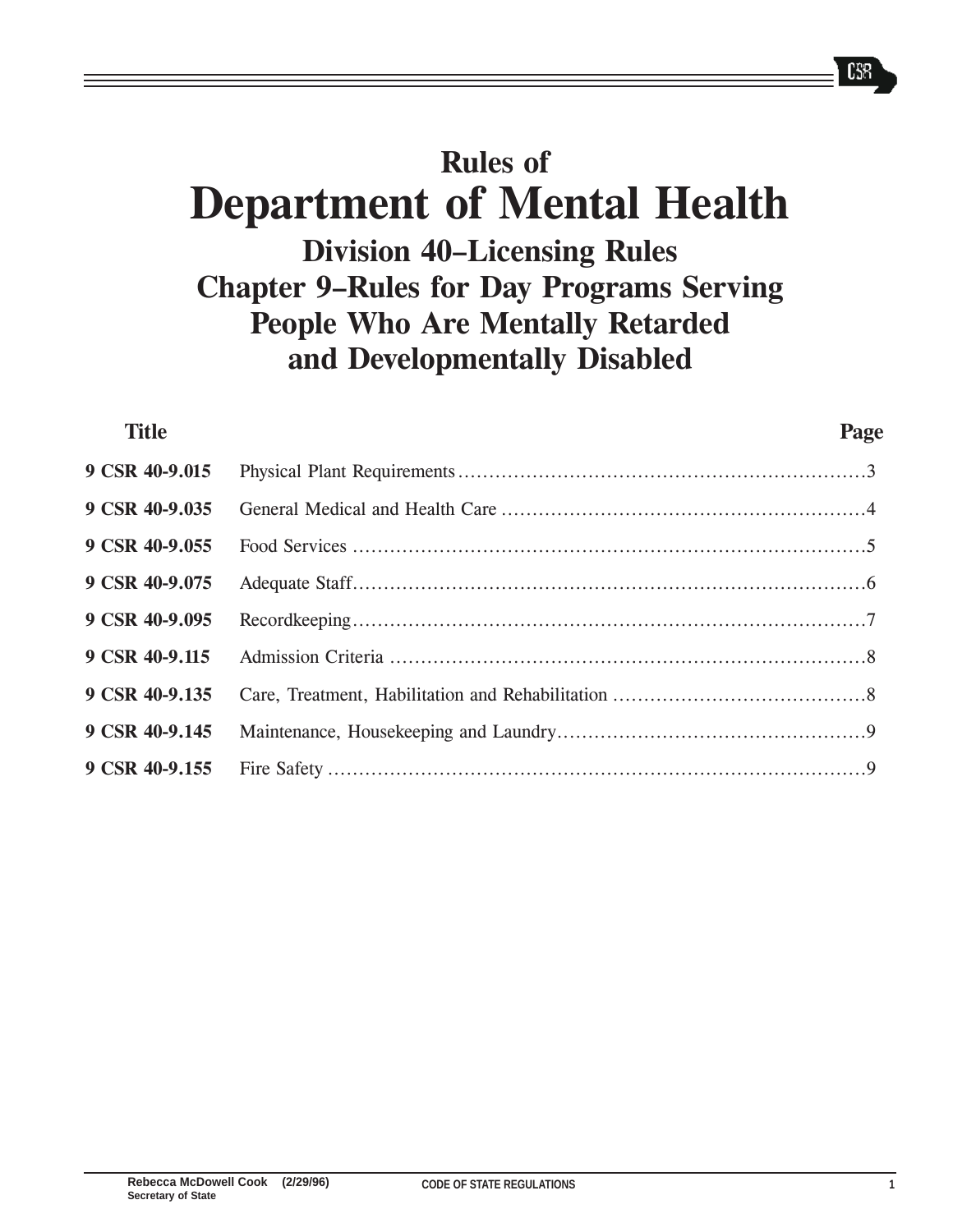## Title 9-DEPARTMENT OF MENTAL HEALTH

Division 40–Licensing Rules Chapter 9–Rules for Day Programs Serving People Who Are Mentally Retarded and Developmentally Disabled

## 9 CSR 40-9.015 Physical Plant Requirements

PURPOSE: This rule prescribes physical plant requirements in day programs as required by section 630.710, RSMo.

Editor's Note: The following material is incorporated into this rule by reference:

1) National Fire Protection, National Electrical Code 1993 (Batterymarch Park, Quincy, MA: National Fire Protection Association, 1992).

In accordance with section 536.031(4), RSMo, the full text of material incorporated by reference will be made available to any interested person at the Office of the Secretary of State and the headquarters of the adopting state agency.

(1) The head of the program shall provide premises which are safe and suitable for the operation of a day program.

(A) All windows, doors and vents used for ventilation or temperature control shall be properly maintained to repel rodents and insects by screens or controlled air currents.

(B) Clear glass doors and large windows shall be marked plainly at varying heights to avoid impact.

(C) Heating appliances such as wood stoves, fireplaces, space heaters, radiators and wall furnaces in spaces occupied by clients shall be protected by partitions, screens or other means approved by the department to safeguard clients from burns.

(D) Walls, ceilings and floors shall be finished so as to be easily cleaned. They shall be free from splinters, cracks and chipping paint. Floor covering shall be in good condition. Lead-free paint shall be used for all painted surfaces. The physical plant shall be structurally sound and attractive inside and outside.

(E) All flammable liquids, poisonous materials, medicines or other items potentially hazardous to clients shall be stored and locked so as to be inaccessible to the client. The use of these items shall be governed by the individualized program plan and supervised by program staff.

(F) The program premises shall be clean and free from dirt and evidence of vermin (for example, bugs, insects or rodents).

(G) Each program shall have a telephone in working order. Emergency numbers (including that of the local fire department, police department, ambulance, physician, hospital and placement office) shall be posted by the telephone. The phone shall be available to staff.

(H) The program premises shall be dry, heated and well-ventilated. Temperature of the rooms shall be no less than sixty-eight degrees Fahrenheit (68°F) and no greater than eighty-five degrees Fahrenheit (85°F).

(I) The day program shall provide adequate fencing around swimming pools, ponds, sewage lagoons, liquefied petroleum (LP) gas tanks and other potentially hazardous areas.

(2) The head of the program shall assure that indoor space meets the following requirements:

(A) The program premises shall have at least forty (40) square feet of usable floor space for each client in the licensed capacity;

(B) Floor space shall be measured wall-towall from the inside walls of areas used for clients' activities;

(C) Floor space shall not include kitchens, hallways, bathrooms, closets, staff lounge, office space or floor space occupied by furniture or shelving not used by the clients unless that area is also used in training, the need for which is documented by the clients' individualized program plans;

(D) The program premises shall have storage space for materials used by clients;

(E) Space shall be provided for office equipment, the making and keeping of records and for transaction of business. This space shall not interfere with the clients' program area; and

(F) The day program shall have a ceiling height of at least seven feet ten inches (7'10") in all rooms used by clients except for bathrooms and hallways which shall have a ceiling height of at least seven feet six inches (7'6"). This subsection does not apply to any day program which was deemed licensed by the department on April 1, 1986, unless the program changes ownership or increases its licensed capacity.

(3) The head of the day program shall assure that restroom facilities meet the following requirements:

(A) Toilet and handwashing facilities shall be in working order and convenient for the clients' use;

(B) Single-serving towels or electrical hand-drying devices, soap, hot and cold running water and toilet paper shall be provided and easily accessible for the clients;

(C) Restrooms shall be clean, well-lighted and heated;

(D) There shall be at least one (1) flush toilet and one (1) handwashing sink for each fifteen (15) clients or any additional fraction. Urinals are not counted in determining the one to fifteen (1:15) ratio;

(E) Where toilet facilities are provided to serve members of both sexes and are designed for use by more than one (1) person at a time, separate restrooms shall be installed for each sex;

(F) Each toilet shall have doors, curtains or partitions to provide privacy;

(G) Day programs serving clients who have physical disabilities shall equip toilets and restroom fixtures for their use;

(H) Restrooms shall be odor free and ventilated by means of operable windows or appropriate motorized exhaust systems; and

(I) If the program serves incontinent clients, there shall be a designated area for changing clients, which provides mats, doors or privacy curtains, impermeable surface or disposable service, sanitizing or germicide wiper space, soap and an accessible water supply separated from drinking, dishwashing or food service areas.

(4) Day programs with clients who are physically disabled shall-

(A) Be barrier-free;

(B) Have grab bars, ramps and railings which are designed in compliance with the 1980 Standards of the American National Standards Institute, Inc. (ANSI), and which are maintained to function properly; and

(C) Have means of egress which are large enough to accommodate wheelchairs and other mobility devices used in exiting, if persons in these devices are clients; the means of egress shall be a minimum of two feet eight inches (2'8") wide.

(5) The day program shall control the temperature of hot water at all taps accessible to clients by the use of thermostatic mixing valves, or by other means, to keep the temperature from exceeding one hundred fifteen degrees Fahrenheit (115°F). If clients are capable of using hot water or are in a training program for the use of hot water, the temperature of tap water shall not exceed one hundred twenty-five degrees Fahrenheit (125°F).

(6) Cool, safe drinking water approved by the appropriate state or local public health authority shall be available to clients at all times. Even if drinking fountains are provided, the day program also shall provide singleservice cups or glasses for those unable to drink from the fountain.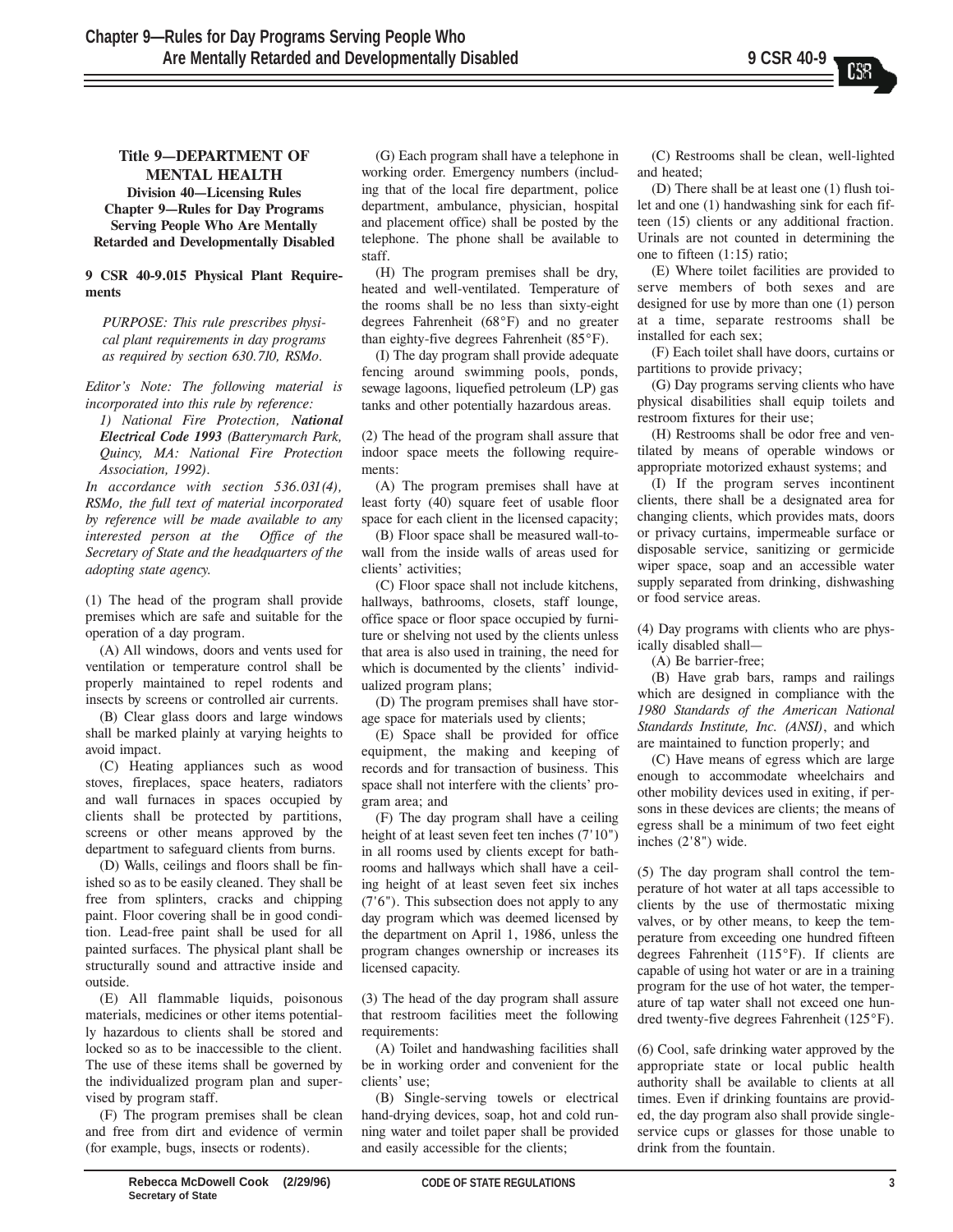(7) If the day program's water supply is not a community public water supply, the day program shall have its water supply meet drinking water standards promulgated by the Department of Natural Resources or Department of Health.

CSS

(8) The day program's electrical system shall comply with all state and local laws and with the requirements of the National Electrical Code. The head of the program shall-

(A) Provide sufficient and satisfactory artificial lighting and power to meet the demands of the program and needs of clients;

(B) Prohibit use of extension cords; and

(C) Submit at the time of initial application and after that, whenever modifications are made, to the licensing office a written statement from a professional electrician that the electrical system at the day program is in compliance with these rules.

(9) The plumbing within the day program shall comply with all state and local laws and with the requirements of a bona fide national plumbing code. The head of the program, at the time of initial application and after that, whenever modifications are made, shall submit to the licensing office a written statement from a professional plumber that the plumbing system at the program is in compliance with these rules.

(10) Persons making initial application or intending to construct new day programs or remodel existing day programs shall submit plans as follows:

(A) Persons intending to construct new day programs or to remodel or make additions to existing licensed day programs shall submit two (2) copies of the plans and specifications prepared to scale. One (1) copy shall be submitted to the licensing office, the second copy to the state fire marshal. The plans shall include a narrative indicating the utilization of each area of the program. The architect or contractor shall certify in writing that the plans are in compliance with these licensing rules. The head of the day program shall not begin construction until the plans have been reviewed by the state fire marshal; and

(B) Persons making initial application for licensing of an existing building shall submit to the licensing office a drawing of the interior floor plan, in approximate scale, and include a narrative indicating the utilization of each area of the facility.

AUTHORITY: sections 630.050 and 630.705, RSMo (1994). \* Original rule filed Oct. 13, 1983, effective Jan. 15, 1984. Amended: Filed Feb. 4, 1986, effective July 1, 1986. Amended: Filed Jan. 2, 1990, effective June 11, 1990. Amended: Filed July 17, 1995, effective March 30, 1996.

\*Original authority: 630.050, RSMo (1980), amended 1993, 1995 and 630.705, RSMo (1980), amended 1982, 1984, 1985, 1990.

#### 9 CSR 40-9.035 General Medical and Health Care

PURPOSE: This rule prescribes general medical and health care requirements for day programs as required by section 630.710, RSMo.

(1) The head of the program shall require each client's record to contain an annual statement from a physician indicating that the client is free of symptoms and signs of communicable diseases and is capable of participating in the activities offered by the program. The record shall contain results of the client's annual tuberculin control test. Any medical conditions that would restrict a client's activity, such as high blood pressure, diabetes, and the like shall be noted.

(2) The head of the day program shall immediately report any unusual occurrences of infectious or contagious diseases, epidemic outbreaks, poisoning or other occurrences which threaten the welfare, safety or health of any client, to the licensing office, local health authorities and the client's family or community residential facility, regional center and placement office, if applicable. The program shall furnish other information relative to the occurrences as required by the department.

(3) The program shall have a written policy regarding whether or not it will administer drugs and medications.

(4) If medications are administered at the day program, the head of the program shall manage client's medications in one (1) or a combination of the following ways and shall thoroughly describe the process in a policy and procedure:

(A) Clients may self-administer medications if the following conditions are met:

1. Self-administration is provided for in the clients' individualized habilitation plans;

2. Medication and its self-administration is authorized by a physician's order retained in the clients' records;

3. The head of the day program is aware of which clients self-administer and the type and dosage of the medication taken; and

4. At least one (1) staff person on duty at the program has completed a course in medications approved by the regional center; and

(B) If clients do not self-administer, the head of the day program shall regulate the receipt and storage of medication administered by day program staff in one (1), or a combination, of the following ways:

1. A supply of medication may be maintained at the day program. All prescription drugs shall be in containers prepared for the day program by a pharmacist;

2. Medications may be transported daily from the client's residence in containers prepared by the pharmacist.

A. The medication must be transported in a hand-carried box which is key-locked in the client's residence and is not unlocked until it reaches the day program.

B. At the end of the day, the medication shall be returned to the client's residence in a hand-carried box which is key-locked at the day program and not unlocked until it reaches the client's residence.

C. If the transporter is someone other than a staff person from the client's residence or the parent/guardian, s/he will not have a key to the locked box.

D. If the natural parent or guardian transports only his/her child/ward to the day program, the locked box is not required; and

3. A unit-dose system may be used, in which the medication has been dispensed in blister cards by a pharmacist so that the blister card, or, if a single dose is sent daily, each dose of the medication is labeled with the client's name, the medication dose and schedule of administration. Unit-dose medication shall be transported to the day program as set out previously in paragraph  $(4)(B)2$ .

(5) The head of the program shall regulate the administration of the medication by day program staff in the following ways:

(A) All prescription drugs administered at the day program shall be in containers or blister cards dispensed by the pharmacist; medications shall be labeled with the client's name, instructions and physician's name as required by law. A dated copy of the physician's orders for medication shall be kept at the day program;

(B) The date and time(s) of administration, the name of the person giving the medication and the quantity of any medication given shall be recorded in the client's permanent record;

(C) All medicine shall be kept in a locked container;

(D) Medicine needing refrigeration shall be kept in the refrigerator in a locked container separate from food;

(E) Discontinued, outdated or deteriorated drugs shall immediately be disposed of by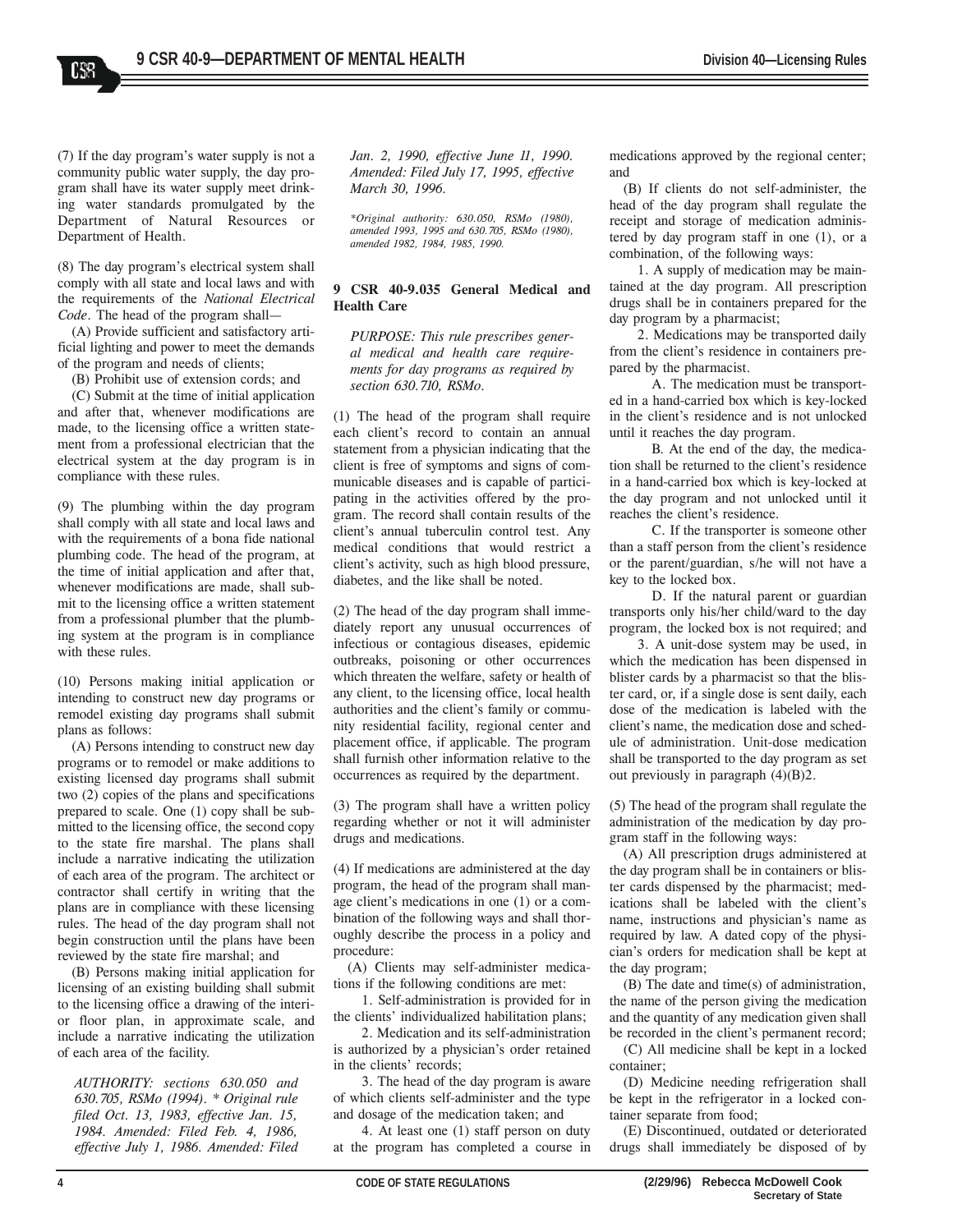destruction at the program, returned to the pharmacist or returned to the client's residence. Destruction of drugs shall be recorded on a medication sheet by two (2) persons, one (1) of whom is a pharmacist, a physician or a licensed nurse;

(F) All nonprescription medicine, except topical medication, shall be labeled with the client's name; a copy of the physician's order for that medicine shall be kept at the day program;

(G) Physician's orders for nonprescription medications, except nonprescription topical medication, shall be reviewed at least every ninety (90) days;

(H) The head of the program shall not permit any client to be provided medical treatment, drugs or topical medications other than by written order of a licensed physician. This rule does not apply to nonprescription topical applications.

1. Physician's orders shall be limited to ninety (90) days for prescription drugs. Pro re nata (PRN) orders for prescription drugs shall be reviewed every thirty (30) days.

2. Standing orders for the entire facility shall not be allowed.

3. PRN orders for nonprescription drugs and treatment may be utilized for individual residents if the order indicates specific drugs and specific drug dosage or specific treatments, for specific indications.

4. Only in an emergency, the physician may give or change an order by telephone but the order must be signed within forty-eight (48) hours.

5. Stock supplies of nonprescription medications are permitted. Nonprescription medication shall not be used after the expiration date on the medication container and shall be disposed of properly; and

(I) The following paragraphs shall regulate the storage and administration of drugs and medications:

1. Medications shall be properly and clearly labeled in accordance with Missouri statutes and shall be stored under lock and key. Schedule II controlled substances as defined under section 195.017, RSMo shall be stored under double lock. Internal and external medications shall be kept separate;

2. The head of the program shall assume responsibility for the proper administration of medications in a well-lighted area;

3. Errors in administering or in selfadministration of medication shall be reported immediately to the client's residence, physician and regional center case manager;

4. Medical treatment and medications shall be administered in accordance with the physician's orders and directions on the label of medication containers; and

5. First-aid supplies needed to treat simple medical emergencies shall be available at the facility.

(6) The head of the day program may permit a client's natural or adoptive parent to administer medication to his/her own child while at the day program if the head of the day program is aware of the type and dosage of medication being administered.

(7) If a program takes possession of the medications of self-administering clients, the program shall meet all rules for programs which administer medications.

(8) If a program has both clients who selfadminister medications and clients who do not self-administer, the program must take safeguards to ensure that clients who cannot self-administer are protected.

(9) Errors in dispensing or in self-administration of medications shall be reported immediately to the appropriate physician, the head of the program and the individuals who are to be notified in case of emergency as identified in the client's record.

(10) Information regarding any illness, accident or injury and action taken which occurs while the client is attending the day program shall be noted in the client's record.

(11) The day program shall maintain first-aid supplies sufficient to care for minor injuries.

AUTHORITY: sections 630.050 and 630.705, RSMo (1994).\* Original rule filed Oct. 13, 1983, effective Jan. 15, 1984. Amended: Filed Feb. 4, 1986, effective July 1, 1986. Amended: Filed Aug. 4, 1987, effective Nov. 15, 1987. Amended: Filed Jan. 2, 1990, effective June 11, 1990. Amended: Filed July 17, 1995, effective March 30, 1996.

\*Original authority: 630.050, RSMo (1980), amended 1993, 1995 and 630.705, RSMo (1980), amended 1982, 1984, 1985, 1990.

## 9 CSR 40-9.055 Food Services

PURPOSE: This rule prescribes food service in day programs as required by section 630.710, RSMo.

Editor's Note: The secretary of state has determined that the publication of this rule in its entirety would be unduly cumbersome or expensive. The entire text of the material referenced has been filed with the secretary of state. This material may be found at the

Office of the Secretary of State or at the headquarters of the agency and is available to any interested person at a cost established by state law.

(1) The day program's kitchen shall meet the food service needs of its clients to include having a sufficient supply of equipment to prepare meals satisfactorily and a sufficient number of dishes, glassware and flatware.

(2) The day program shall maintain its foodcontact surfaces, utensils and equipment used for eating and drinking in good condition, free from chips and cracks and thoroughly cleaned and sanitized after each use. If foodcontact surfaces, disposable eating utensils and equipment are used, they shall be stored in a manner that will maintain cleanliness until used and disposed of after use in a sanitary manner.

(3) If clients bring sack lunches to the program or if the program prepares food or has food catered, the program shall meet the following requirements:

(A) The program shall have equipment used in the preparation and serving of food including can openers, meat slicers and cutting boards, cleaned thoroughly at least once a day, if used;

(B) The program shall provide dining areas equipped with tables, chairs, eating utensils and dishes which are appropriate to clients' developmental needs and are in sufficient quantity to serve the number of clients for which the day program is licensed;

(C) The day program shall have a dishwasher for the washing of dining utensils and dishes. The dishwashing machine shall have an adequate supply of wash and rinse water at one hundred forty degrees Fahrenheit  $(140°F)$  at a minimum;

(D) A three (3)-compartment sanitizing system may be used in lieu of a dishwasher if the compartments are of sufficient depth and size to accommodate those utensils most frequently used in the preparation and serving of food;

(E) In lieu of hot water, chemicals approved by the department may be used for sanitizing purposes;

(F) Food and drink prepared at or catered to the day program shall be free from spoilage and prepared safe for human consumption. Meat must have been inspected by a government inspection source;

(G) The program shall store dry products and canned goods at least four inches (4") off the floor and rotate the stock;

(H) The program shall have a refrigerator that is sufficient to meet the needs of the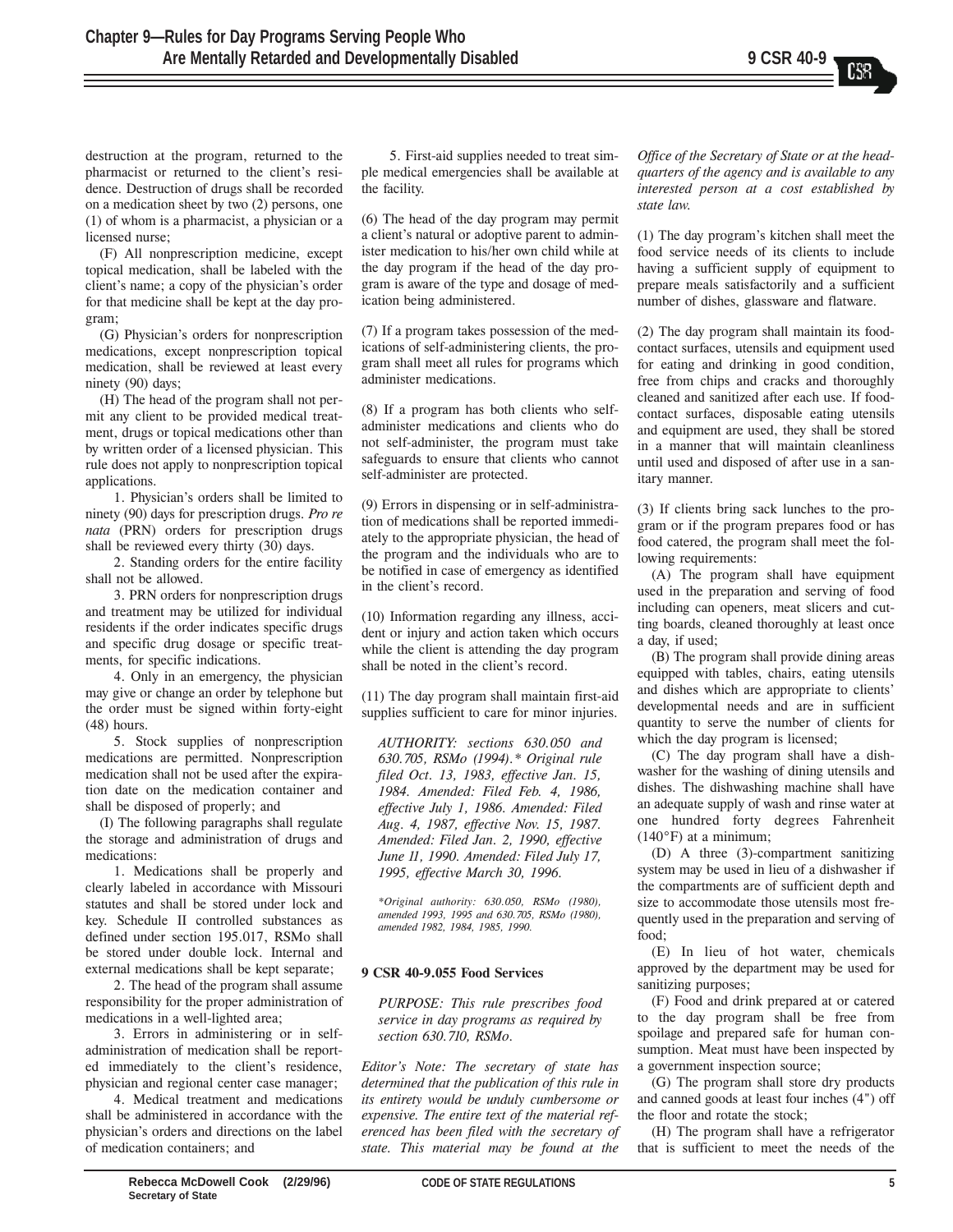clients including the storage of sack lunches, drinks and medications which have been brought in from the client's residence. The refrigerator shall have an operable interior thermometer and shall be maintained at a temperature of forty-five degrees Fahrenheit  $(45^{\circ}F)$  or lower;

CS8.

(I) The program shall store, prepare, display, serve or transport food to protect it from contamination. The program shall cover stored perishable food and shall keep it at such temperatures to protect it from spoilage. The program shall maintain potentially hazardous foods at safe temperatures, below forty-five degrees Fahrenheit (45°F) except during preparation and service. The program shall have all meat, fish and poultry properly cooked before being served. All repackaged, potentially hazardous food and all leftovers shall be labeled and dated;

(J) Milk served clients shall be Grade A pasteurized milk or Grade A certified, pasteurized milk;

(K) If indicated in the individualized program plan, clients shall participate in planning the menu;

(L) Menus of daily meals prepared by or catered to the day program shall be kept for three (3) months;

(M) Meals prepared by or catered to the program shall meet the nutritional needs of each client, adjusted for age, size, activity and disability, in accordance with the recommendations of the Food and Nutrition Board of the National Research Council;

(N) The day program shall prepare food and serve food and drink at proper temperatures to conserve their nutritive value and enhance their flavor and appearance;

(O) When clients require blended food, the day program(s) shall prepare, measure and serve it individually and not mixed together;

(P) The consistency and texture of food shall meet the clients' developmental needs. Clients shall not be fed in a prone position; and

(Q) The day program shall provide clients requiring liquid or soft diets with nourishing, supplementary food between meals in order to meet their nutritional requirements.

(4) The program shall have a pest-control program which eliminates insects and rodents from buildings. The program shall use and store chemicals in a safe, cautious manner to avoid poisonous or toxic contamination.

(5) The program shall store and use only those hazardous materials required to maintain sanitary conditions. Hazardous materials include poisons, toxins, inflammables, infectious items, corrosives and all sharp objects.

These materials shall be properly labeled and stored so as not to contaminate food or constitute a hazard to program clients or staff. The program shall not use hazardous materials in food service areas unless materials safe to humans cannot be substituted.

AUTHORITY: sections 630.050 and 630.705, RSMo (1994).\* Original rule filed Oct. 13, 1983, effective Jan. 15, 1984. Amended: Filed Feb. 4, 1986, effective July 1, 1986. Amended: Filed Jan. 2, 1990, effective June 11, 1990. Amended: Filed April 1, 1993, effective Dec. 9, 1993. Amended: Filed July 17, 1995, effective March 30, 1996.

\*Original authority: 630.050, RSMo (1980), amended 1993, 1995 and 630.705, RSMo (1980), amended 1982, 1984, 1985, 1990.

#### 9 CSR 40-9.075 Adequate Staff

PURPOSE: This rule prescribes requirements for personnel employed in a day program as required by section 630.710, RSMo.

(1) Each day program shall have a chief administrative officer referred to as the head of the day program in these rules.

(2) The head of the day program shall report any change in location, ownership, management or administration to the department within five (5) days.

(3) All personnel, including physical therapists, occupational therapists and volunteers, who have frequent (regularly scheduled at least once per week) and direct contact with clients, shall have a tuberculin skin test or chest X-ray and a statement from their physician stating they have been screened for contagious diseases, at the time of employment and annually after that. The physician's statement shall indicate the specific communicable diseases for which the person has been tested.

(4) Any employee or volunteer diagnosed or suspected of having a contagious or infectious disease shall not work or be in the day program until the time a written statement is obtained from a physician that the disease is no longer contagious or is found to be noninfectious.

(5) The program shall give each employee a written job description.

(6) The program shall keep job descriptions for all positions on file.

(7) Each day program shall have, as a minimum, a daily direct care staff-to-client ratio as follows, unless program needs or client mix, require otherwise:

(A) Level 1. A staff-to-client ratio of one to twelve (1:12) for clients who have advanced daily living skills and are independent in self-care, who participate in many activities and whose problems do not get out of hand;

(B) Level 2. A staff-to-client ratio of one to eight (1:8) for clients who have some advanced daily living skills but may require minimal supervision in self-care skills, who may have a physical handicap requiring some physical assistance and who may have intermittent socially inappropriate behaviors which require some intervention;

(C) Level 3. A staff-to-client ratio of one to six (1:6) for clients who require some verbal or physical assistance in self-care skills or who have intermittent serious behavior problems (assaultive or self-abusive);

(D) Level 4. A staff-to-client ratio of one to four (1:4) for clients who require nearly total physical care, frequent intervention, or both, due to serious behaviors (assaultive or self-abusive). All clients under age six (6) are considered level 4; and

(E) Level 5. A staff-to-client ratio of one to one (1:1) for clients who require individualized intervention due to serious behaviors (assaultive or self-injurious), in-home service setting or other unique circumstance noted in the individual habilitation plan. Services at level 5 are developmental or habilitative in nature and do not substantially duplicate parent/infant intervention or other services outlined in this section under levels 1, 2, 3 and 4.

(8) The head of the program shall designate a person capable to act for him/her when unavailable.

(9) The program shall have sufficient backup staff to provide services to clients and to meet licensing staffing requirements at all times.

(10) No clients shall be present at the day program unless at least one (1) staff person is also present.

(11) The day program shall provide for orientation and training as follows:

(A) New employees and volunteers shall receive orientation to acquaint them with the philosophy, organization, program, practices and goals of the program;

(B) Each employee shall receive a minimum of six (6) hours of training annually. The training shall include the use of physical restraint and training in cardiopulmonary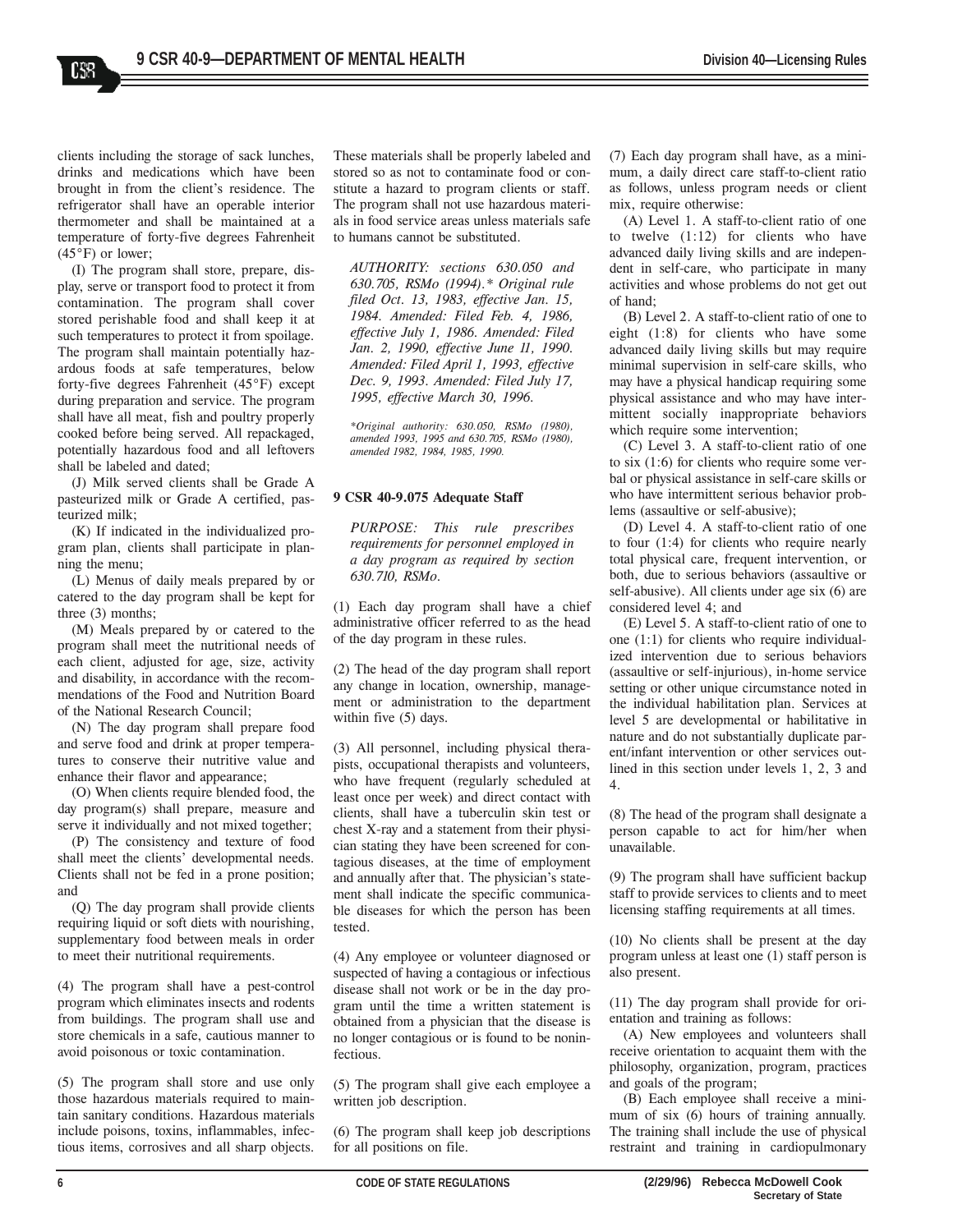resuscitation (CPR) and first-aid. The training and periodic reviews, shall be in accordance with the guidelines of the American Red Cross, the American Heart Association, the National Safety Council, or other nationally recognized training organization. Training review must be consistent with the guidelines of the certifying authority. At least one (1) staff person with these skills will be on duty at all times and in close proximity to the clients. Based on the configuration of the building and the number of clients, more than one (1) trained staff may be required in the program; and

(C) The day program shall provide documentation of this training.

(12) All day program staff shall be knowledgeable about the program's policies and procedures.

(13) The day program staff, or other personnel, shall not be under the influence of alcohol or illegal drugs while on the premises. The day program staff, or other personnel, shall not be in a state of impaired ability because of medication use.

(14) All staff and volunteers responsible for direct care of clients shall be eighteen (18) years of age or older. Volunteers as young as sixteen (16) years of age may assist staff but shall work under staff supervision and shall not be responsible for direct care.

(15) All staff administering medications shall have successfully completed a course on medication administration. This training shall be updated every two (2) years. The initial training and biennial update shall-

(A) Be approved by the regional center;

(B) Be offered by an instructor who is a licensed practical nurse (LPN) certified by the Division of Aging as an instructor, a registered nurse (RN), a pharmacist or a physician;

(C) Not apply to LPNs, RNs or certified medication technicians with lifetime certificates; and

(D) Be documented in the recipient's personnel file.

(16) The course to update training in medication administration shall address at least the following:

(A) Review of Basics.

1. Medication ordering and storage.

2. Medication administration.

A. Use of generic drugs.

B. How to pour, chart, administer and document.

C. Information and techniques specific to the following: inhalers, eye drops, topical medications, insulin injections and suppositories.

D. Infection control.

3. Individual rights and refusal of medications and treatment;

(B) Issues specific to the facility/program as indicated by the needs of the clients, and the medications and treatments currently being administered.

1. Emergency response.

2. Medication allergies.

3. Corrective actions based on problems identified by the staff, the trainees or issues identified by regulatory and accrediting bodies, professional consultants or by any other authoritative source; and

(C) Updates on new medications or new procedures.

AUTHORITY: sections 630.050 and 630.705, RSMo (1994).\* Original rule filed Oct. 13, 1983, effective Jan. 15, 1984. Amended: Filed Feb. 4, 1986, effective July 1, 1986. Amended: Filed Jan. 2, 1990, effective June 11, 1990. Amended: Filed April 1, 1993, effective Dec. 9, 1993. Amended: Filed July 17, 1995, effective March 30, 1996.

\*Original authority: 630.050, RSMo (1980) , amended 1993, 1995 and 630.705, RSMo (1980), amended 1982, 1984, 1985, 1990.

#### 9 CSR 40-9.095 Recordkeeping

PURPOSE: This rule prescribes requirements for a uniform system of recordkeeping in day programs as required by section 630.710, RSMo.

(1) Records shall be kept on all clients admitted to any day program and shall be retained for a minimum of five (5) years following discharge of the client.

(2) All active records shall be current and readily available for review by the department or other authorized persons.

(3) Records shall be stored in such a manner as to properly safeguard the confidentiality of their contents.

(4) Individual client records shall be kept at the day program location and include the following:

 $(A)$  Admission forms containing client's name, place of residence, home telephone number, Social Security number, date of birth, place of birth, sex, race, height, weight, color of hair, color of eyes, identifying marks, religion, marital status, a photograph sufficiently recent to be used for identification, language spoken or used in natural home if not English; name, address, and telephone number of parents, guardians, next of kin, or other responsible party; date of admission, diagnosis and age at onset of disability, type and legal status of admission to the program; and the name, address and telephone number of personal physician. If a client refuses to provide a photograph, this shall be documented in the record;

(B) Current comprehensive evaluation reports;

(C) Special diets, and for the children, immunization records;

(D) The individualized program plan;

(E) The client's drug chart if medications are administered at the day program; and

(F) Reports of any sudden change in condition, injury, accident or deviation from routine delivery of services shall be entered at the time of occurrence.

(5) Entries in the client's record shall be signed and dated by the person making the entry.

(6) The program shall make available for public inspection to staff, clients, their families or legal representative and the public, a complete copy of each official notification from the department of violations, deficiencies, licensing approvals, disapprovals and responses, a description of services and charges for services.

(7) Each day program shall maintain a personnel file for each employee containing Social Security number, home address, phone number, reference information, educational background, work experience with dates of employment, reasons for leaving, record of attendance at orientation training courses, periodic job performance evaluations, copies of applicable licenses and renewals, and for qualified mental retardation professionals, documentation of education and experience. Reports of tine tests or chest X-rays and statements that the employee is free from communicable diseases also shall be kept on each employee. Individual personnel records shall be made available for licensing inspections at the day program at the time of inspection.

(8) The day program shall furnish to the department those reports as may be requested. Proper safeguards to protect the rights of residents and employees shall be maintained.

(9) Every day program shall keep a current table of organization on file.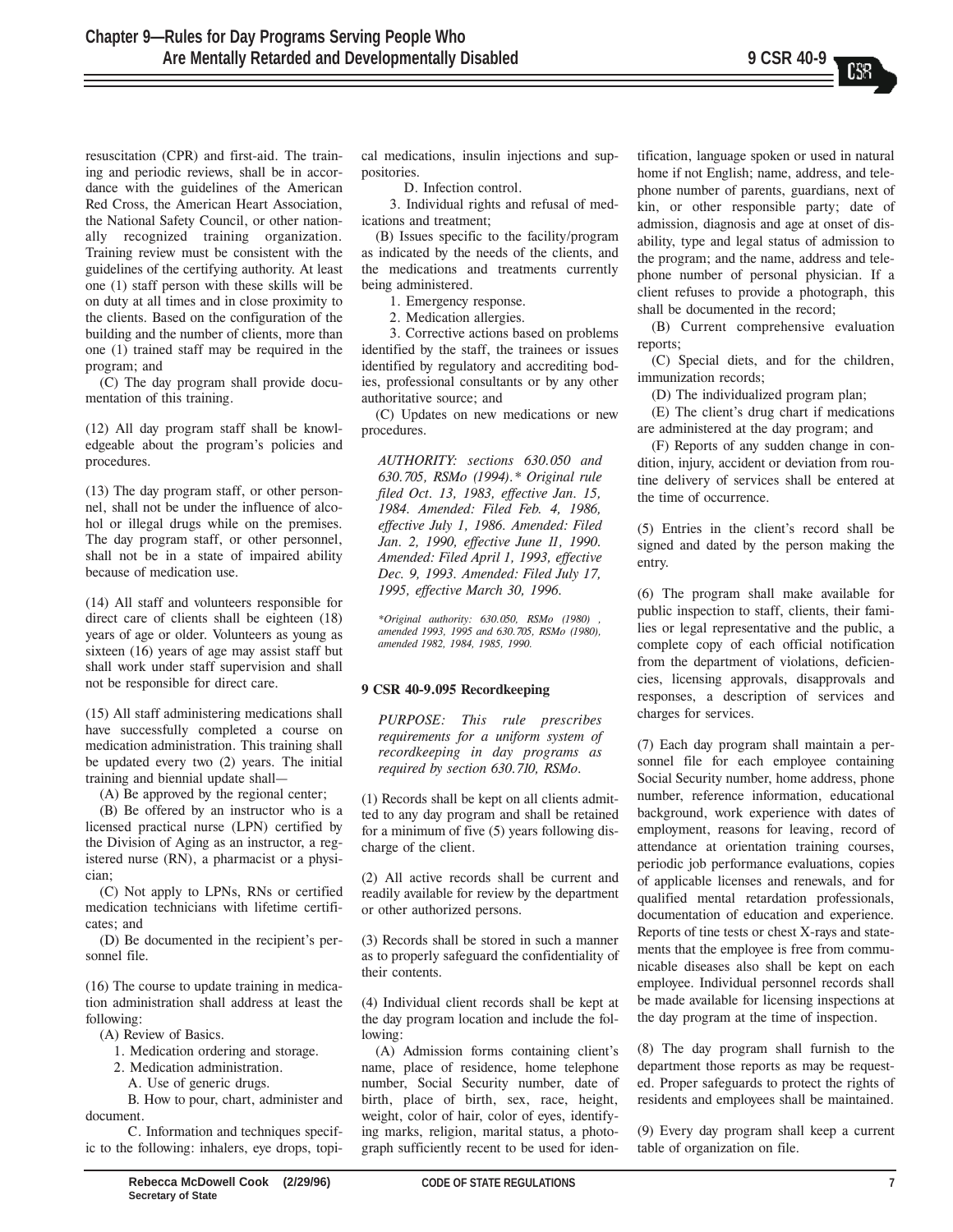(10) Each day program shall keep a record of the names and number of hours worked by

employees.

CSS

(11) Each day program shall maintain in the day program file a record of epidemic outbreaks.

(12) The day program shall maintain and make available to the department such other records that the department may require.

AUTHORITY: sections 630.050 and 630.705, RSMo (1994).\* Original rule filed Oct. 13, 1983, effective Jan. 15, 1984. Amended: Filed Feb. 4, 1986, effective July 1, 1986. Amended: Filed Jan. 2, 1990, effective June 11, 1990. Amended: Filed July 17, 1995, effective March 30, 1996.

\*Original authority: 630.050, RSMo (1980), amended 1993, 1995 and 630.705, RSMo (1980), amended 1982, 1984, 1985, 1990.

#### 9 CSR 40-9.115 Admission Criteria

PURPOSE: This rule prescribes criteria for the admission to day programs as required by section 630.710, RSMo.

(1) Each client shall have an individualized program plan prior to admission into the program or within thirty (30) days of admission. Programs designated as latch-key programs as defined in 9 CSR 40-1.015(2)(T) will be required to have a schedule of activities for the clients rather than an individual habilitation plan.

(2) The program shall follow its written policies and procedures as approved by the department for the admission of clients. The program shall describe how its program is especially designed to meet the needs of the mentally retarded or developmentally disabled clients it admits and any other client groups served.

(3) The program shall not admit more clients than its licensed capacity; licensed capacity in this section shall mean the maximum number of people in the day program at any one (1) time.

(4) The program shall not admit nor keep any client who is not, or would not, benefit from the services provided by the program as described in the client's individualized program plan.

(5) The program shall maintain written instruction on how to reach the designated

parent or guardian and physician in case of emergency; the instructions shall include their names, telephone numbers and any other information needed to make emergency contact.

(6) If the day program provides field trips, it shall maintain field trip permission forms signed by the client, parent or guardian.

AUTHORITY: sections 630.050 and 630.705, RSMo (1994).\* Original rule filed Oct. 13, 1983, effective Jan. 15, 1984. Amended: Filed Feb. 4, 1986, effective July 1, 1986. Amended: Filed Jan. 2, 1990, effective June 11, 1990. Amended: Filed April 1, 1993, effective Dec. 9, 1993. Amended: Filed July 17, 1995, effective March 30, 1996.

\*Original authority: 630.050, RSMo (1980), amended 1993, 1995 and 630.705, RSMo (1980), amended 1982, 1984, 1985, 1990.

## 9 CSR 40-9.135 Care, Treatment, Habilitation and Rehabilitation

PURPOSE: This rule prescribes requirements for client care, treatment and habilitation in day programs as required by section 630.710, RSMo.

(1) The head of the program shall assure that the client and the client's parent or guardian participate in the development of the individual program plan unless documented that these individuals are unable or unwilling to participate.

(2) The program plan shall be person-centered, developed with the active participation of the client and shall address community membership and involvement, client choice and positive relationships with people who are not paid staff.

(3) The person responsible for implementation of individual objectives of the program plan shall collect data on its implementation and shall prepare a monthly summary. The program plan shall be reviewed at least quarterly by a designated member of the interdisciplinary team and updated annually by the interdisciplinary team. The annual update and implementation of the plan shall occur within three hundred sixty-five (365) days after the implementation of the previous plan.

(4) Chemical restraints, mechanical restraints, seclusion or adversive stimuli shall not be used.

(5) Physical restraint shall be used only when less restrictive alternatives have failed and only to reduce or eliminate an episode or substantial risk of serious physical harm. Any use of restraint shall conform to the program policies and procedures regarding restraint. Physical restraint shall be applied only by a staff person who has been trained in its use.

(6) The day program shall use a time-out only as follows:

(A) A client is placed in time-out only under conditions set out in a written behavior modification program incorporated in his/her program plan;

(B) The client's program plan identifies the precise behavior which may precipitate the time-out and identifies staff persons authorized to implement time-out procedures;

(C) A single time-out period does not exceed fifteen (15) minutes;

(D) The date, time and duration of each time-out period shall be documented in the client's file; and

(E) The client is not placed alone in a locked room.

(7) Temporary exclusion or removal of a client as a behavior method, but not as a formal behavior modification procedure, shall be governed by written policies regarding control and discipline, as required by 9 CSR 40-2.075(2)(A)3.E.

(8) Mechanical supports shall be prescribed by a licensed physician, designed and applied under the supervision of a registered occupational therapist, registered nurse (RN), physical therapist or physician who shall issue an order indicating how often clients shall be checked for proper body alignment, circulation, position change and other bodily functions which might be affected by use of mechanical supports. These orders shall be reviewed at least quarterly by the physician, occupational therapist, physical therapist or RN. Clients in mechanical supports shall be checked, at a minimum, twice daily, upon application of the supports and upon their removal unless more frequent checks are required by the order.

(9) A notation of all checks of a person in time-out or in mechanical supports shall be entered in the client's records.

(10) The day program shall not use a protective device unless-

(A) It is necessary to protect the client from serious physical injury;

(B) Less restrictive alternatives have failed; (C) It is applied by staff trained in the use of protective devices;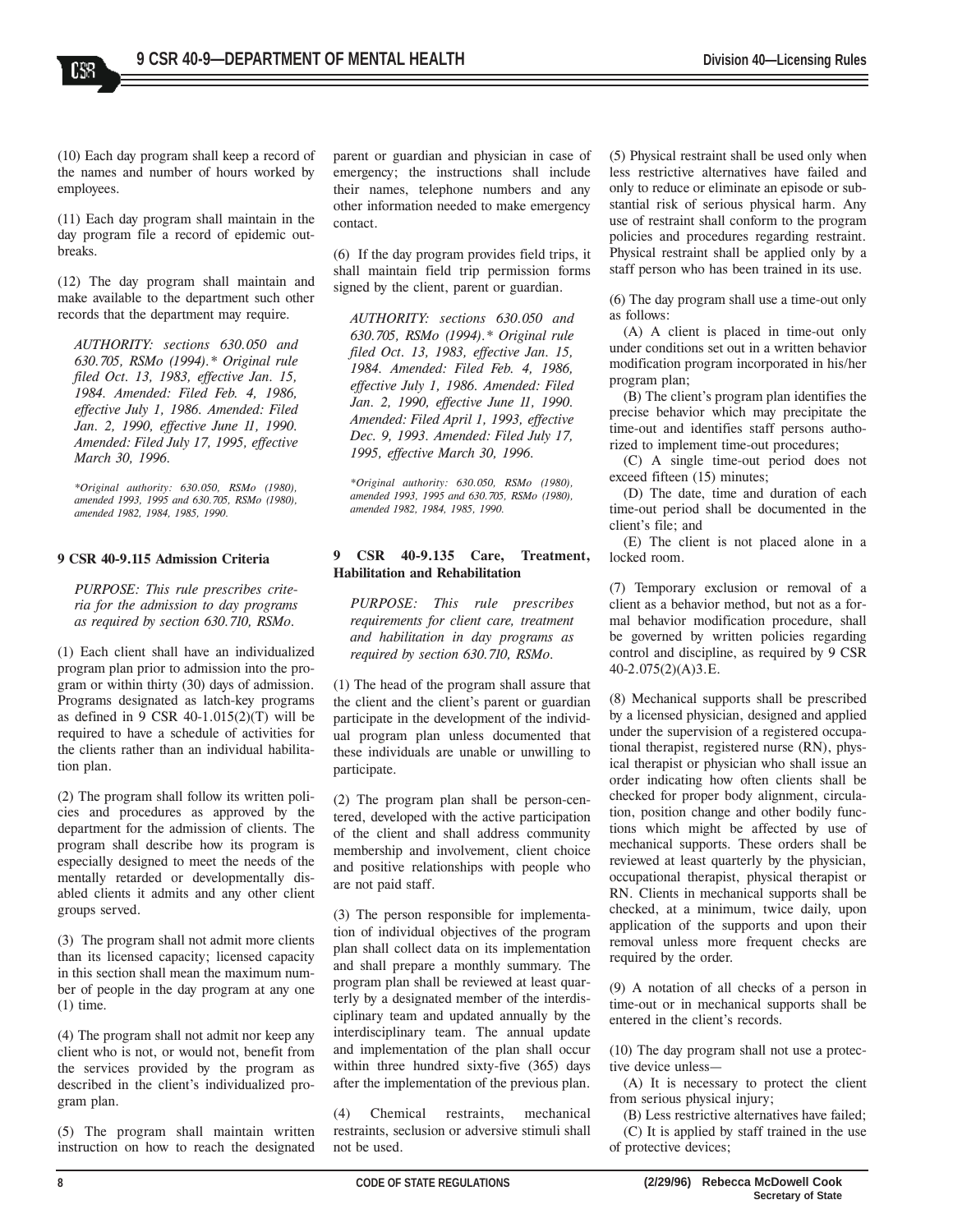(D) It is applied in a way that will not cause physical injury, bodily discomfort or psychological trauma to the client; and

(E) It has been authorized by a prior order from a physician and approved by the head of the program and, except in emergencies, the interdisciplinary team. Physician's orders for protective devices shall be reviewed every ninety (90) days.

(11) In programs which have incontinent clients, the program shall insure that clients are kept clean and that clean clothing is available at the program. There shall be a system for either washing or storing soiled clothing and returning it to the client's home.

AUTHORITY: sections 630.050 and 630.705, RSMo (1994).\* Original rule filed Oct. 13, 1983, effective Jan. 15, 1984. Amended: Filed Feb. 4, 1986, effective July 1, 1986. Amended: Filed Jan. 2, 1990, effective June 11, 1990. Amended: Filed April 1, 1993, effective Dec. 9, 1993. Amended: Filed July 17, 1995, effective March 30, 1996.

\*Original authority: 630.050, RSMo (1980), amended 1993, 1995 and 630.705, RSMo (1980), amended 1982, 1984, 1985, 1990.

## 9 CSR 40-9.145 Maintenance, Housekeeping and Laundry

PURPOSE: This rule prescribes maintenance, housekeeping and laundry requirements in day programs as required by section 630.710, RSMo.

(1) The program shall have an effective plan for maintenance and housekeeping including staff, equipment and supplies available at the program. The day program shall—

(A) Maintain the building in good repair and in a safe, clean and orderly condition;

(B) Maintain walls, ceilings and floors in good repair and free from peeling wallpaper or paint, cracks or holes, loose or cracked tiles or carpeting, loose handrails or railings, loose or broken windows and other similar hazards;

(C) Maintain the interior and exterior finishes of the building in a clean, attractive and safe condition;

(D) Maintain carpeting, draperies, furniture and other furnishings in a clean, attractive and safe condition;

(E) Maintain the electrical system, including electric wires and appliances, in a safe and functioning condition and provide sufficient and satisfactory artificial lighting and power to meet the demands of the day program and needs of the clients; artificial lighting shall be provided with protective shielding;

(F) Maintain plumbing, heating and fire protection systems in a safe and functioning condition;

(G) Maintain the program premises including basements, attics, stairwells and unoccupied rooms to minimize fire hazards;

(H) Maintain the grounds and other buildings on the grounds, regardless of whether or not they are intended for client use, in a safe, sanitary and presentable condition;

(I) Prevent odors;

(J) Make adequate provision for the storing, cleaning and sanitizing of equipment and devices used by clients with special needs, to assure that such equipment and devices are protected from contamination; and

(K) Store refuse so as to be inaccessible to vermin and not to create a nuisance.

(2) If a day program provides laundry services for items used by clients, the day program shall-

(A) Provide space for sorting, processing and storage of soiled linens separate from space used for clean linens;

(B) Provide for prewash of linens soiled by incontinent clients; and

(C) Vent dryers properly.

AUTHORITY: sections 630.050 and 630.705, RSMo (1994). \*Original rule filed Oct. 13, 1983, effective Jan. 15, 1984. Amended: Filed Feb. 4, 1986, effective July 1, 1986. Amended: Filed July 17, 1995, effective March 30, 1996.

\*Original authority: 630.050, RSMo (1980), amended 1993, 1995 and 630.705, RSMo (1980), amended 1982, 1984, 1985, 1990.

## 9 CSR 40-9.155 Fire Safety

PURPOSE: This rule prescribes fire safety requirements for all day programs as required by section 630.710, RSMo.

Editor's Note: The secretary of state has determined that the publication of this rule in its entirety would be unduly cumbersome or expensive. The entire text of the material referenced has been filed with the secretary of state. This material may be found at the Office of the Secretary of State or at the headquarters of the agency and is available to any interested person at a cost established by state law.

(1) The head of the day program shall have adequate fire detection equipment installed in accordance with National Fire Protection Association codes and approved by the state fire marshal's inspector.

(A) The day program shall provide a home-type detector in each room of the building in which the day program is located, including restrooms without bathing facilities, storage rooms in front of the door to each stairway and at intervals of no more than thirty feet (30') in corridors. Home-type detectors shall have the approval of an accepted testing laboratory, shall be powered by an individual battery and shall sense smoke or smoke and heat and sound an audible alarm. Detectors shall be tested monthly and batteries shall be changed as needed. A record shall be kept of the dates of testing and changing of batteries.

(B) Day programs with more than fifty (50) clients or with clients using more than one (1) floor shall have a manual fire alarm system to supplement protection offered by the detectors required under subsection  $(1)(A)$ . The fire alarm system shall transmit an alarm by the most direct and reliable method to the local fire department.

(C) The day program shall have an electrical alarm system including an automatic fire sprinkler system under any of the following conditions:

1. Clients use any floor above the second floor;

2. Clients who require mechanical or human assistance to evacuate the day program use any floor above or below the first floor; or

3. Clients use a floor below the level of exit discharge, such as a cellar or basement, which exceeds twelve hundred (1200) square feet in total area.

(D) Water supply for sprinkler systems required under this section may be a domestic water source if the domestic water system is designed to adequately support the design flow of the largest number of sprinklers in any one area.

(2) No day program shall be located in the same fire section as a high-hazard occupancy, either manufacturing, industrial or storage, as defined by the National Fire Protection Association.

(3) Day programs shall be separated from other occupancies in the same building in accordance with the following fire grading requirements: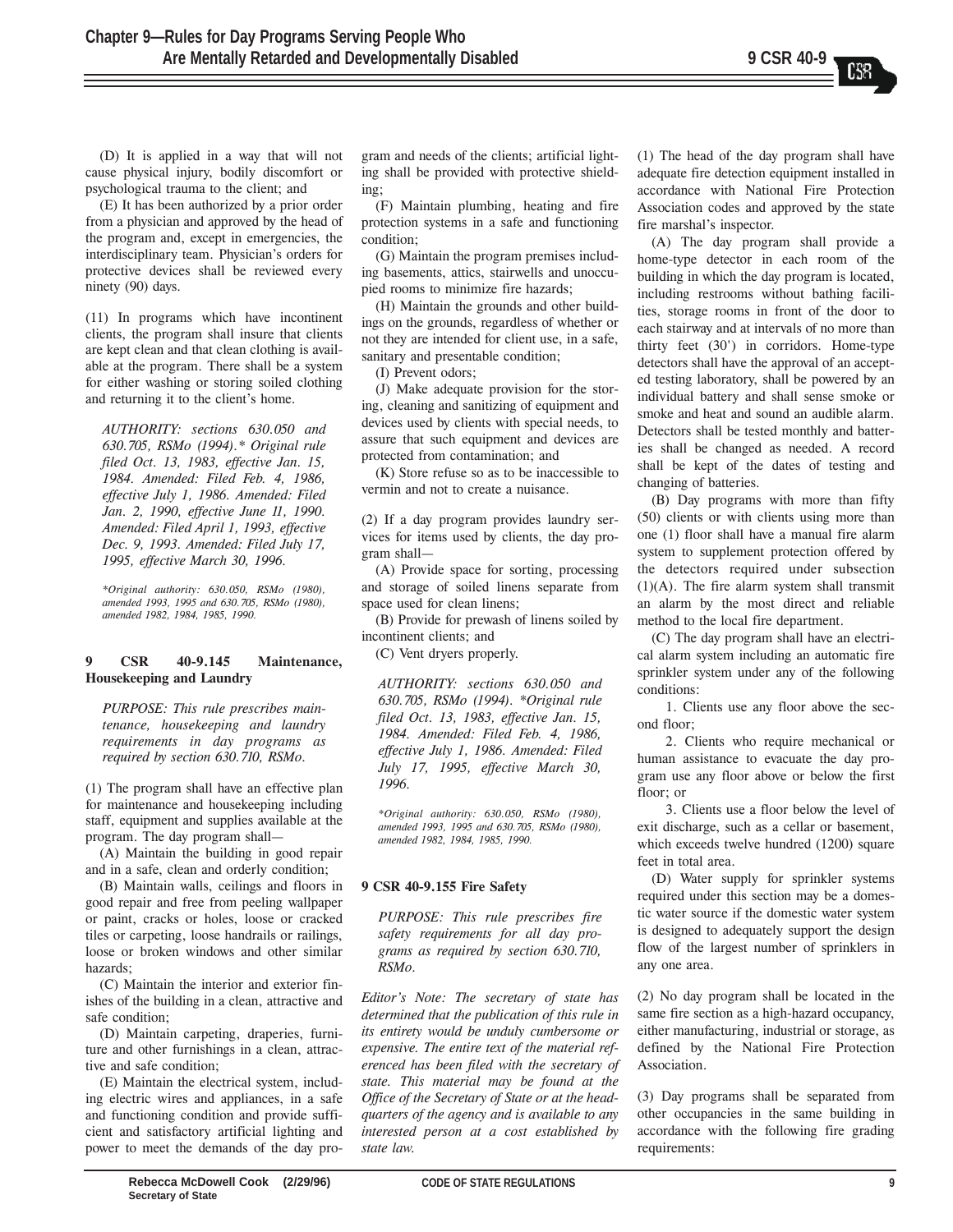Fire Grading of Use Groups

|                               | <b>Fire</b>    |
|-------------------------------|----------------|
|                               | Grading        |
| <b>Use Group</b>              | in Hours       |
|                               |                |
| Assembly, theatres            | 3              |
| Assembly, night clubs         | 3              |
| Assembly, recreation centers, |                |
| lecture halls, terminals,     |                |
| restaurants                   | 2              |
| Assembly, churches, schools   | 11/2           |
| <b>Business</b>               | 2              |
| Institutional, restrained     | 3              |
| Mercantile                    | 3              |
| Residential, hotels           | $\overline{c}$ |
| Residential, multifamily      |                |
| dwellings                     | 11/2           |
| Residential, 1- and 2-family  |                |
| dwellings                     | 1              |

(4) Approved, portable fire extinguishers shall be located on each floor of the day program so that no person will have to travel more than one hundred feet (100') from any point to reach the nearest extinguisher. Additional approved fire extinguishers, type A-B-C or extinguishing systems, shall be provided for every kitchen, laundry, storage room, boiler room, furnace room, elevator motor room and other mechanical equipment rooms. All personnel employed in the day program shall be instructed in the operation of the fire alarm system and the various types of extinguishers.

(5) Fire alarm systems and sprinkler systems shall be inspected annually by a competent authority who shall test and certify in writing that the system is operating properly. Annual inspections performed for insurance purposes are acceptable.

(6) Hazardous materials, fuels and other combustible supplies and equipment, the contents of which are easily ignited, burn with intense flame or result in the production of dense smoke or fumes (for example, oil base paint, paint thinner, cleaning supplies, charcoal lighter and gasoline) shall be stored in a room, space or container having a fire-resistance rating of at least one (1) hour.

(7) Boilers, furnaces and gas hot water heaters shall be located in a room which is separated from the rest of the day program by construction having a fire-resistance rating of at least one (1) hour or the room shall be protected by an automatic extinguishing system. These rooms shall not be used for storage. Doors to these rooms shall be solid core or equivalent and shall be self-closing. There shall be adequate ventilation to the outside atmosphere to properly support combustion

in the boiler, furnace or hot water heater. Furnaces and hot water heaters having an open flame shall not be located in garages unless they are enclosed by a one (1)-hour fire-resistance rating assembly and burners are located at least eighteen inches (18") above the garage floor.

(8) The heating of day program facilities shall be restricted to steam, hot water or warm air systems employing either central heating plants with installation so as to safeguard the inherent fire hazard or approved installations of outside wall heaters which bear the approved label of the American Gas Association or the American Insurance Association. Alternate modern types of heating systems may be accepted, if approved by the department. The use of portable heaters of any kind is prohibited. If approved wall heaters are used, adequate guards shall be provided to safeguard clients. The heating apparatus employed shall not constitute a burn hazard to the clients. Floor-type heaters or furnaces shall not be permitted. All heating equipment shall be equipped with a thermostat control.

(9) Heating and ventilation systems and equipment shall be installed and maintained in compliance with standards of the American Insurance Association or American Gas Association. Liquefied petroleum gas (LPG) tanks shall be inspected annually for leaks. Furnaces and other heating units also shall be inspected annually. In day programs having thirteen (13) or more clients, the hot water heater shall be inspected annually and approved by qualified authorities such as service representatives of a commercial heating company or a public utility company. The head of the day program shall maintain a record of the results of the inspections required of this rule.

(10) Hot water heaters shall have a pressure and temperature relief valve, be properly vented and equipped with thermostatic controls in compliance with the applicable codes. The overflow pipes from the pressure relief valve shall be installed and extend to within three inches (3") of the floor. There shall be an air gap between the bottom of the overflow valve and any floor or sewer drain.

(11) The use of wood, gas or electric fireplaces shall not be permitted unless they are installed in compliance with National Fire Protection Association codes and the day program has prior approval of the department. Free standing fireplaces, wood stoves and other fuel burning appliances shall meet the

requirements set forth in Appendix A of this rule.

(12) Heating elements such as wood stoves, fireplaces, space heaters, radiators and wall furnaces in spaces occupied by clients shall be protected by partitions, screens or other means approved by the department to safeguard clients from burns.

(13) Exits shall meet the following requirements:

(A) Each floor used by clients shall have at least two (2) exits remote from each other. At least one (1) of these exits must lead directly outside at ground level, to an outside stairway or to an enclosed stairway that is separated by one and one-half (1 1/2)-hour fire-resistant rating construction from each floor and has an exit leading directly to the outside. Neither of the required exits shall lead through a restroom, a furnace room or a boiler room. A required exit shall not be through a kitchen if the day program serves more than ten (10) clients;

(B) Every room or space with a capacity of over twenty-five (25) clients or over one thousand (1000) square feet (92.9 square meters) in area shall have at least two (2) doorways as remote from each other as practicable. These doorways shall provide access to separate exits, but, where egress is through corridors, may open upon a common corridor leading to separate exits in opposite directions;

(C) If part of the building in which the day program is located is vacant or if the day program shares the use of the building with any other occupancy not subject to these rules, both required exits shall lead directly outside or to an enclosed corridor or stairway that leads directly outside and is not available to any other occupancy as a means of egress;

(D) Outside stairways shall be substantially constructed to support clients during evacuation. They shall be kept clear of ice and snow. Newly constructed fire escapes shall be at least thirty-six inches (36") wide, shall have eight-inch  $(8")$  maximum risers, nineinch (9") minimum tread, no winders, maximum height between landings of twelve feet (12'), minimum dimensions of landings of forty-four inches (44"), landings at each exit door, handrails on both sides and be of sturdy construction using at least two-inch (2") lumber and shall be continuous to ground level;

(E) Outside stairways in day programs with three (3) floors shall be constructed of iron or steel;

(F) Travel distance between any room door and an exterior exit, shall not exceed one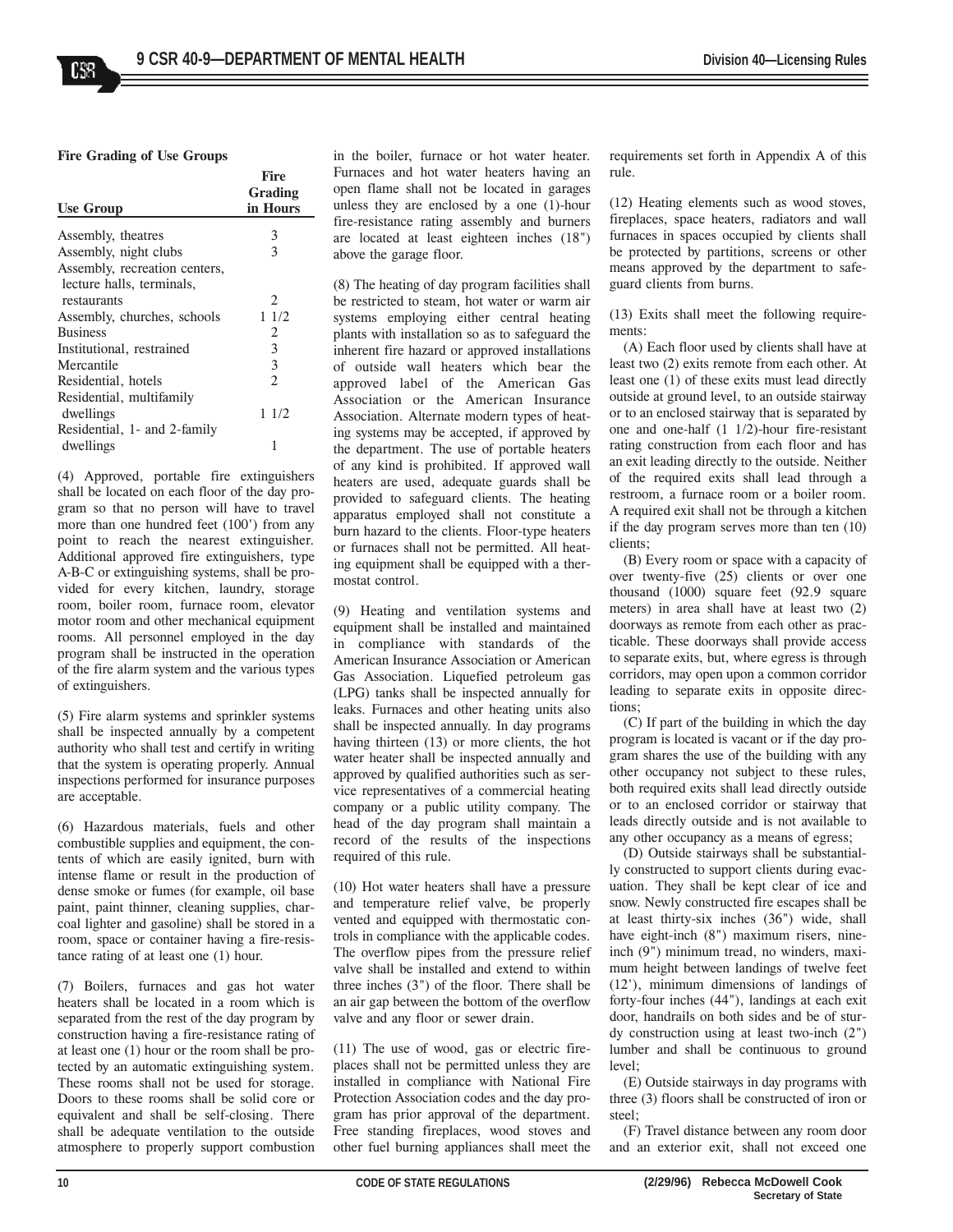hundred feet (100'), nor shall any point in a room and an exterior exit exceed one hundred fifty feet (150'). These travel distances may be increased by fifty feet (50') in buildings completely equipped with an automatic fire extinguishing system;

(G) The day program shall keep all means of egress, including exits, corridors, passageways, aisles, walks, ramps, porches and exitthrough rooms free of any item that would obstruct the exit route;

(H) Exits shall be arranged so there are no pockets or dead-ends which extend more than twenty feet (20') beyond the stairway or other means of exit;

(I) Corridors, aisles or passageways to be used as a means of horizontal exit shall be at least thirty-four inches (34") wide;

(J) Exit doors shall be at least thirty-six inches (36") wide in new construction and twenty-eight inches (28") in existing buildings. All exit doors shall swing in the direction of exit travel if the day program serves ten (10) or more clients. They shall be provided with panic hardware if the exit is subject to use by fifty (50) or more persons. Locks shall not require the use of a key from the inside of the building;

(K) In multi-use occupancies, clients shall not have inside access to other areas of the building;

(L) Latches on closet doors shall be such that they can be opened from the inside by clients; and

(M) Locks on bathroom doors shall be designed to permit opening from the outside and the device to open the door shall be readily accessible to staff.

(14) The day program shall have Under writers' Laboratory (UL)-approved emergency lighting for means of egress. The emergency lighting system shall use only reliable types of rechargeable batteries provided with suitable facilities for maintaining them in properly charged condition. The emergency lighting system shall operate without manual intervention on failure of normal services. Emergency lighting for means of egress is not required if the state fire marshal determines the means of egress to be safely lighted by some other source.

(15) Day programs serving more than ten (10) clients shall provide at each exit a sign bearing the word EXIT.

(A) The exit sign shall be readily visible from the direction of exit access and shall provide contrast with decorations, interior finish and other signs.

(B) Letters of signs shall be at least six inches (6") high, with the principal strokes of the letters not less than three-fourths inch (3/4") wide.

(C) Exit signs shall be powered by the building's electrical service with battery backup having a duration time of at least one and one-half (1 1/2) hours. Approved selfluminous nonelectrical exit signs may be used in lieu of exit signs powered by the building's electrical system.

(16) The day program shall have a firestop partition between each floor.

(A) All doors providing separation between floors shall have a self-closing device attached. If the doors are to be held open, they shall use electromagnetic hold-open devices that are interconnected with other fire extinguishers or alarm systems in the building.

(B) Firestop partitions shall have a one (1) hour fire-resistance rating when serving three (3) stories or less and a two (2)-hour fireresistance rating when serving four (4) or more stories.

(C) Smokestop partitions shall extend from wall-to-wall and floor-to-ceiling or roof.

(D) Openings in firestop partitions shall be protected by approved doors with a fire-resistant rating of at least three-fourths (3/4) of an hour, be self-closing and kept closed at all times, unless they have magnetic hold-open devices connected to the fire detection or sprinkler system.

(E) Doors shall swing in the direction of exit travel.

(17) If kitchens in day program facilities have a commercial stove or deep fryer, the day program shall-

(A) Provide each cooking range and deep fryer with a range hood and fire suppression system with automatic cutoff for fuel supply and exhaust system in case of fire. The fire suppression system shall be installed and cleaned in accordance with National Fire Protection Association codes; and

(B) Have interior kitchen doors separating the kitchen from the rest of the facility. These doors shall have a fire-resistant rating of three-fourths (3/4) of an hour or equivalent and shall be kept closed when not in use.

(18) Every room or space used by clients, except restrooms, shall have at least one (1) outside window for emergency rescue and ventilation. The window shall be openable from the inside without the use of tools and provide a clear opening of not less than twenty inches (20") in width, twenty-four inches (24") in height and five and seven-tenths (5.7) square feet in area. The bottom of the opening shall not be more than forty-four inches (44") above the finished floor and any latching device shall be capable of being operated from not more than fifty-four inches (54") above the finished floor. This window requirement does not apply under the following circumstances:

(A) In buildings protected throughout by an approved automatic sprinkler system;

(B) In buildings protected throughout by an approved smoke detection system, with detectors spaced at a maximum of thirty feet (30') on center and with direct tie to the fire department servicing the area; or

(C) Where the room or space has a door leading directly to the outside of the building.

(19) Stairways shall be adequately illuminated with electric lights and shall be provided with well secured handrails which may project not more than three and one-half inches (3 1/2") on each side. The minimum width of stairway shall be at least thirty inches (30"). The width of a landing at either end of a flight of stairs shall not be less than the width of any door leading to the stairs.

(20) There shall be no enclosed usable space under the stairs in any exit enclosure, nor shall the open space, either under the stair or adjacent to the stairs, be used for storage.

(21) All preliminary plans and drawings for sprinkler systems and fire alarm systems shall be reviewed by the state fire marshal before they are installed.

(22) The state fire marshal reserves the right to require any reasonable, additional fire protection measures deemed necessary for the safety of its clients.

(23) The state fire marshal, at his/her discretion, may approve the use of systems, methods or devices which provide a level of protection which is equivalent or superior to the protection provided under this rule.

(24) The head of the day program shall conduct fire drills at least monthly and shall cooperate with the state fire marshal's inspector in initiating unscheduled fire drills. The head of the day program shall keep a written report of each drill indicating whether the evacuation plan was realized, whether any problems were encountered and whether any corrections are needed.

(25) The National Life Safety Code shall prevail in the interpretation of these standards.

AUTHORITY: sections 630.050 and 630.705, RSMo (1994).\* Original rule filed Oct. 13, 1983, effective Jan. 15,